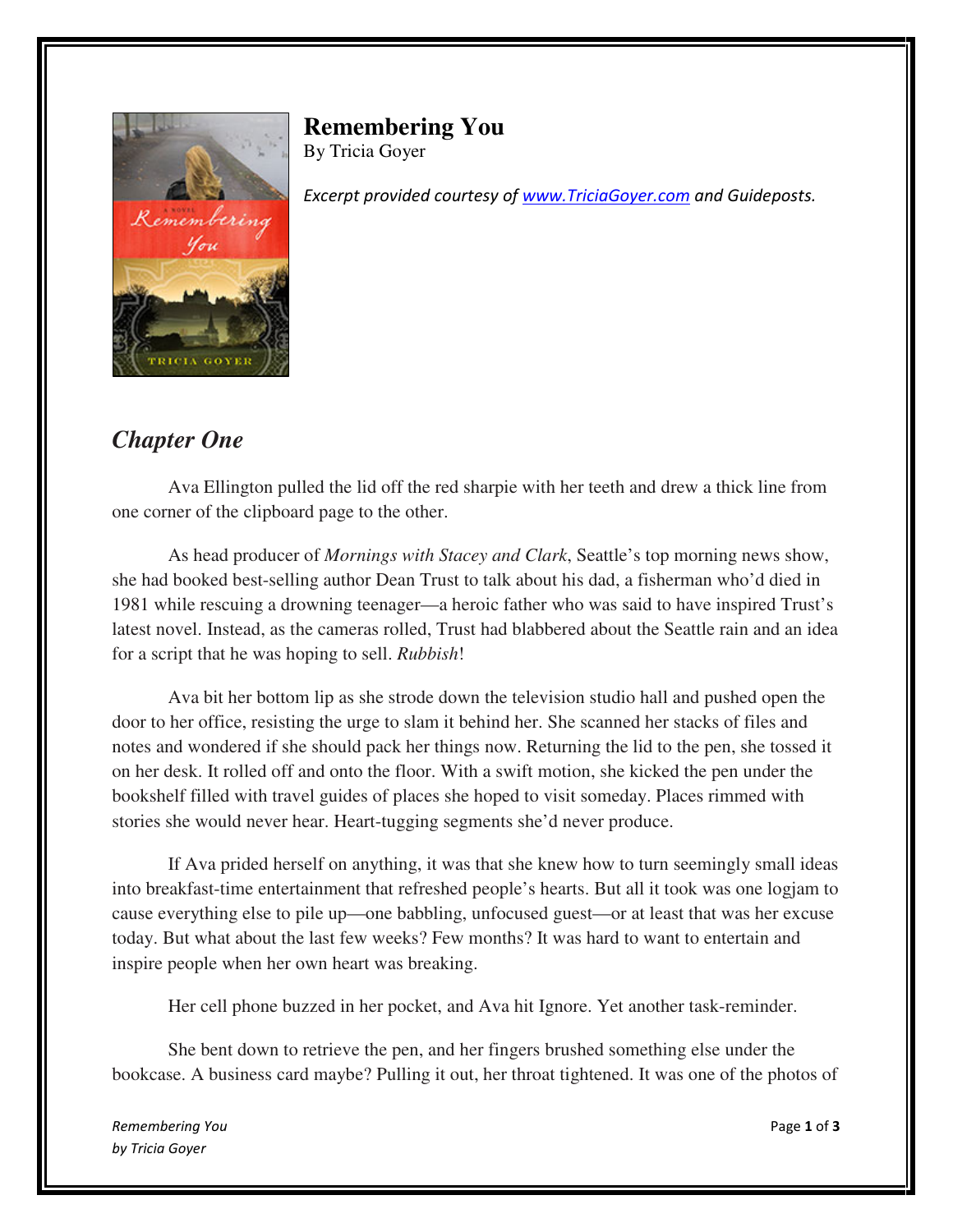her and Jay that she used to have pinned on her bulletin board. She brushed the dust from his face with her thumb, and her heart clenched at his smile.

She blinked the tears from her eyes and before she could talk herself out of it, dropped the photo into the trash. It was the never-ending lists of tasks and calls that, perhaps, had cost her what she wanted most—a man who claimed to love her with all his heart.

Jay had seemed like the perfect guy. He was easy to talk to. He laughed at her jokes and e-mailed her funny YouTube videos. He encouraged her to find tales that would inspire people. He believed in her. Or at least she had thought he believed in her.

Ava refused to think about that now. Or about him. Right now she had to think about keeping her job. She'd moved to downtown Seattle to be close to Jay and had bought a condo she couldn't afford, believing it would be their home together. If she lost her job too, everything would be gone. Then where would she go? More than that—who would she be?

A soft knock sounded, and Ava glanced up to see her boss Todd standing in the doorway. He didn't say a word, but she noticed his tight-lipped grin and furrowed brow.

"I talked to Dean Trust last night," she tried to explain. "He told me he was happy to talk about his dad and the inspiration for this novel...I...I don't know what happened."

Todd raised his hands. "Listen, I don't want to burst your bubble, Ava, but even if he had talked about his novel, the critics are giving it a C− just to be kind." He lifted his chin, which always seemed to have a five o'clock shadow. "You know what we need and what our viewers expect."

Ava slumped into her leather chair. The pressure weighed on her shoulders.

"Obviously I don't. Everything I've put together lately has been a fumble." She glanced up at him under her eyelashes. "I have a worse record than the Seahawks this season."

Todd nodded and ran his hand through his dark hair. He opened his mouth and then closed it again. From the pity in his gaze she expected the worst.

"Listen, even though we never want our personal life to affect our work, it always does. I tried to explain that to my boss—"

She stood, as if pushed from her seat by a spring. "I'm working on something. Something that'll knock your socks off. Something viewers will love."

Todd cocked an eyebrow. Then he crossed his arms over his chest. "You want to tell me about it?" Even if he knew she was fibbing, he didn't let on.

Remembering You **Page 2 of 3** by Tricia Goyer